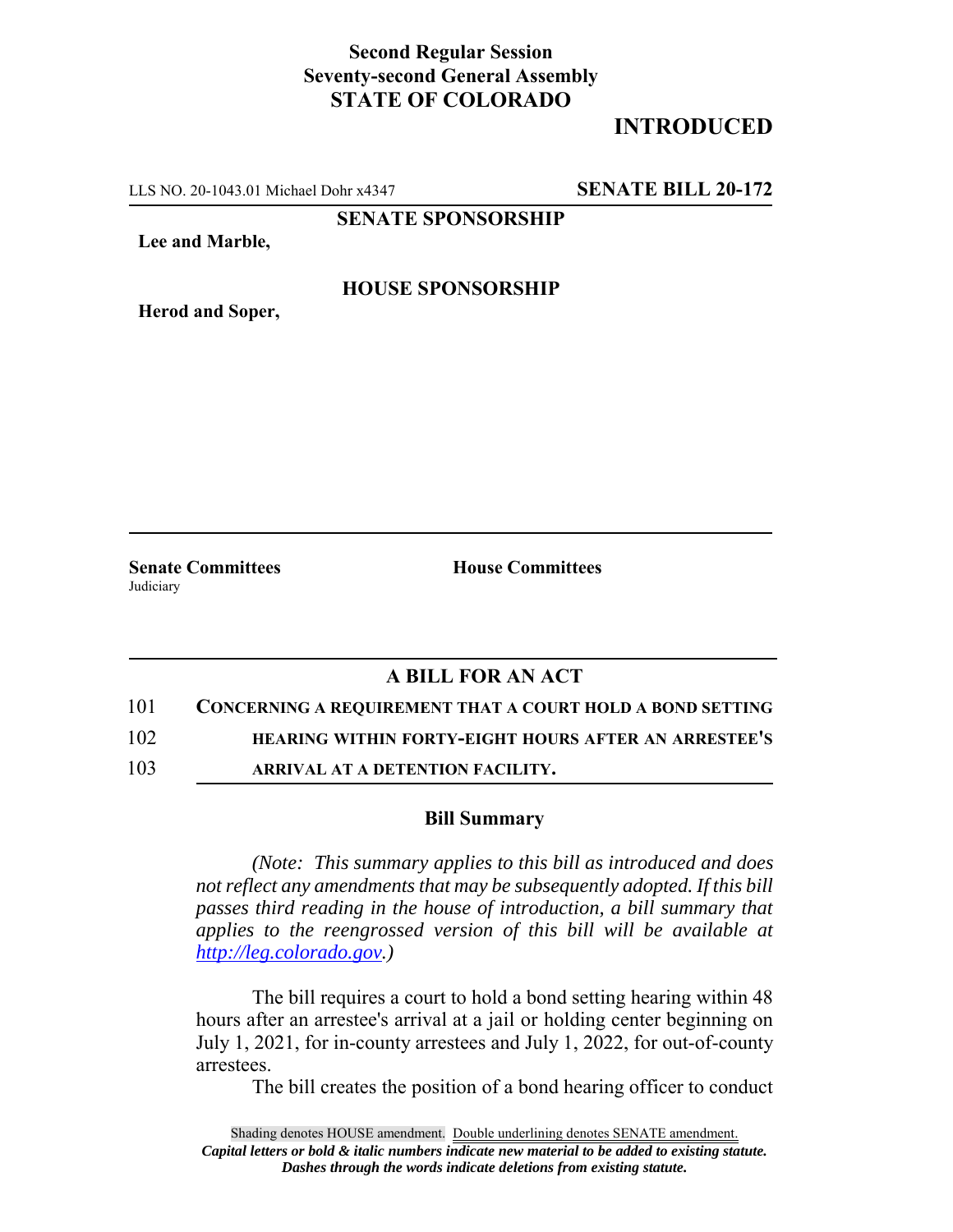bond hearings on weekends and holidays throughout the state using audiovisual technology. The bond hearing officer conducts bond hearings throughout the state in the counties that request the service of the bond hearing officer. The public will be able to view the hearings. The bill creates the county assistance for bond hearings grant program, which will allow the state court administrator to provide grants to counties to purchase or upgrade audiovisual devices to allow jails and district attorneys to connect with the court to allow remote audiovisual bond hearings.

1 *Be it enacted by the General Assembly of the State of Colorado:*

2 **SECTION 1.** In Colorado Revised Statutes, 16-4-102, **amend**  $3 \qquad (2)(a)$  as follows:

4 **16-4-102. Right to bail - before conviction.** (2) (a) (I) The chief 5 judge of each judicial district shall develop, in conjunction with 6 representatives from sheriffs' offices, public defenders' offices, district 7 attorneys' offices, county commissioners, and any other agencies 8 determined necessary by the chief judge, a plan for setting bond for all 9 in-custody defendants within forty-eight hours of arrest. In developing the 10 plan, the county commissioners, sheriffs, and district attorneys shall 11 provide the chief judge cost estimates of feasibility as well as any 12 potential savings from the proposal, including jail bed costs and savings. 13 In developing the plan, the chief judge shall evaluate the potential of 14 utilizing new or existing audiovisual conference technology. In areas 15 where a lack of broadband coverage makes audiovisual conferencing 16 impossible or unreliable, the chief judge may evaluate the potential of 17 utilizing telephonic hearings. No later than November 1, 2019, the state 18 court administrator's office shall report to the judiciary committees of the 19 house of representatives and the senate, or any successor committees, the 20 plans for all twenty-two judicial districts, not including the Denver county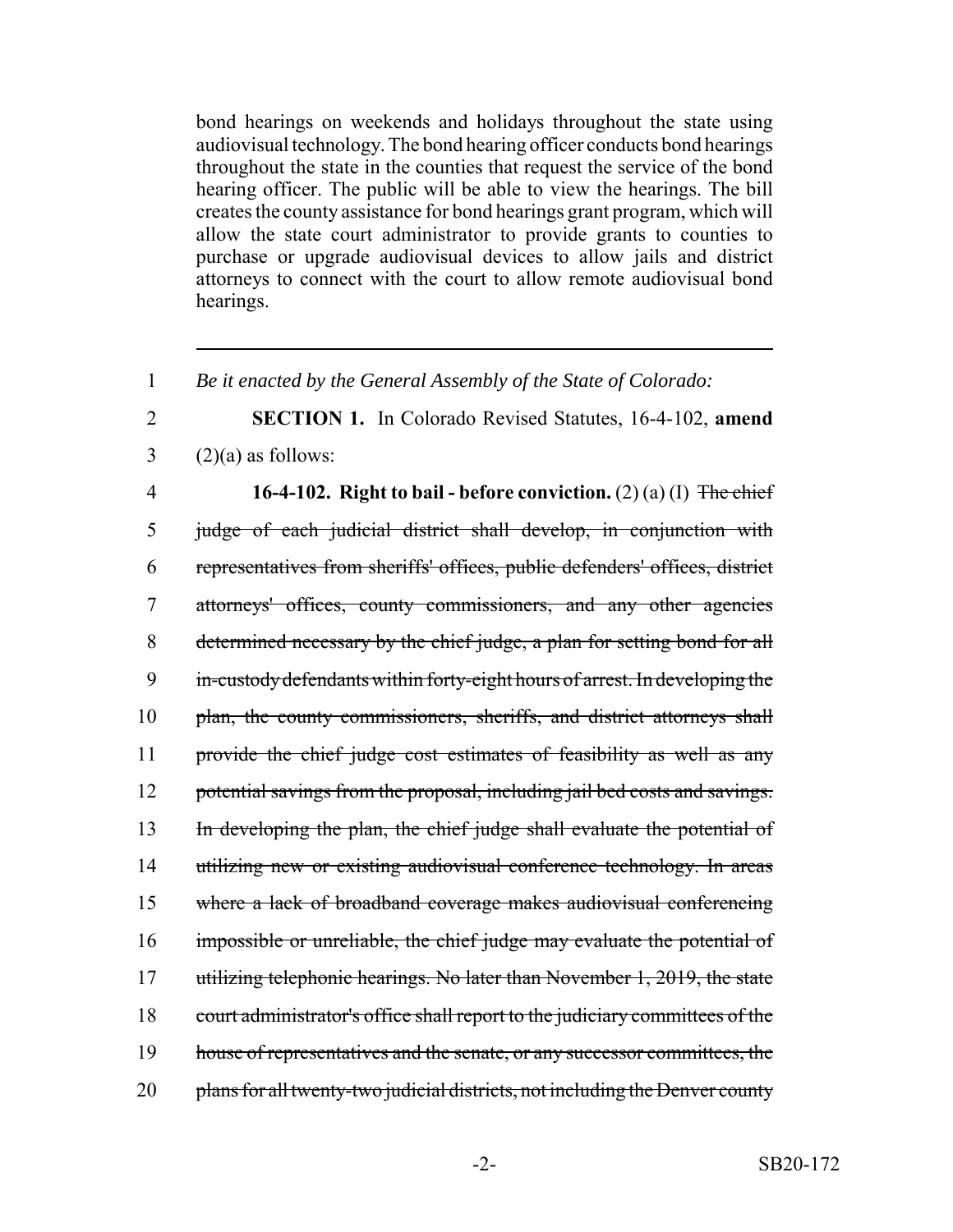court. The report must include an estimate of resources necessary to 2 implement this subsection  $(2)(a)$  THE ARRESTING JURISDICTION SHALL BRING AN IN-CUSTODY ARRESTEE BEFORE A COURT FOR BOND SETTING AS SOON AS PRACTICABLE, BUT NO LATER THAN FORTY-EIGHT HOURS AFTER AN ARRESTEE ARRIVES AT A JAIL OR HOLDING FACILITY. A JUDGE SHALL HOLD AN IN-PERSON HEARING WITH AN IN-CUSTODY ARRESTEE AT WHICH THE COURT SHALL ENTER AN INDIVIDUALIZED BOND ORDER AS SOON AS PRACTICABLE, BUT NO LATER THAN FORTY-EIGHT HOURS AFTER AN ARRESTEE ARRIVES AT A JAIL OR HOLDING FACILITY. NOTWITHSTANDING THE REQUIREMENT FOR BOND SETTING WITHIN FORTY-EIGHT HOURS, IT IS NOT A VIOLATION OF THIS SECTION IF A BOND HEARING IS NOT HELD WITHIN FORTY-EIGHT HOURS WHEN THE DELAY IS CAUSED BY AN EMERGENCY THAT REQUIRES THE COURT TO CLOSE OR CIRCUMSTANCES IN WHICH THE DEFENDANT REFUSES TO ATTEND COURT, IS UNABLE TO ATTEND COURT DUE TO A DEBILITATING PHYSICAL AILMENT, OR IS INCOMPETENT TO PROCEED DUE TO DRUG OR ALCOHOL USE OR MENTAL ILLNESS. USE OF AUDIOVISUAL CONFERENCING TECHNOLOGY IS PERMISSIBLE TO EXPEDITE BOND SETTING HEARINGS. WHEN HIGH-SPEED INTERNET ACCESS IS UNAVAILABLE, MAKING AUDIOVISUAL CONFERENCING IMPOSSIBLE, THE COURT MAY CONDUCT THE HEARING TELEPHONICALLY. **(II) THIS SUBSECTION (2)(a) ONLY APPLIES TO THE INITIAL BOND** 

SETTING BY A JUDGE.

 (III) THIS SECTION APPLIES TO AN ARRESTEE WHO WAS ARRESTED 24 IN THE COUNTY WHERE THE ALLEGED OFFENSE OCCURRED ON OR AFTER 25 JULY 1, 2021, AND APPLIES TO AN ARRESTEE WHO WAS ARRESTED IN A DIFFERENT COUNTY THAN THE COUNTY WHERE THE ALLEGED OFFENSE 27 OCCURRED ON OR AFTER JULY 1, 2022.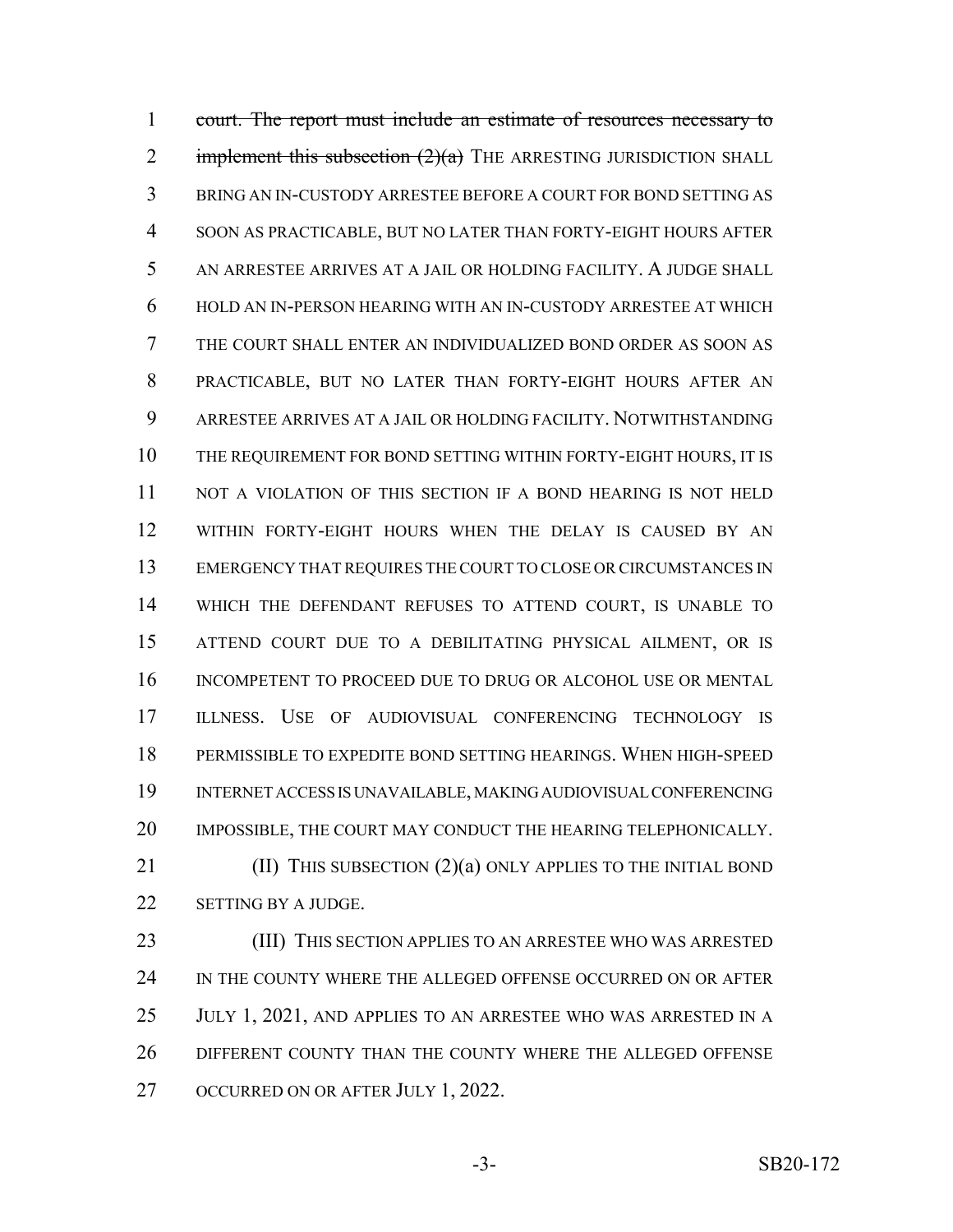**SECTION 2.** In Colorado Revised Statutes, **add** 16-4-116 and 16-4-117 as follows:

 **16-4-116. Bond hearing officer.** (1) (a) THE BOND HEARING OFFICER MUST BE A QUALIFIED ATTORNEY-AT-LAW ADMITTED TO PRACTICE IN THIS STATE AND IN GOOD STANDING.

 (b) NOTWITHSTANDING ANY PROVISION OF LAW TO THE CONTRARY, THE BOND HEARING OFFICER HAS THE AUTHORITY TO CONDUCT BOND HEARINGS FOR ANY JURISDICTION IN THE STATE. THE BOND HEARING OFFICER SHALL CONDUCT BOND HEARINGS ON WEEKENDS AND HOLIDAYS USING AN INTERACTIVE AUDIOVISUAL DEVICE THAT PROVIDES THE PUBLIC WITH THE OPPORTUNITY TO VIEW THE HEARING.

 (2) (a) (I) EACH JUDICIAL DISTRICT THAT CONTAINS A COUNTY THAT IS DESIGNATED AS A HIGH PRIORITY OR ELIGIBLE COUNTY BY THE UNDERFUNDED COURTHOUSE FACILITY CASH FUND COMMISSION, CREATED IN SECTION 13-1-303, HAS THE RIGHT TO HAVE THE BOND HEARING OFFICER CONDUCT WEEKEND AND HOLIDAY BOND HEARINGS. THE CHIEF JUDGE OF THE JUDICIAL DISTRICT SHALL NOTIFY THE STATE COURT ADMINISTRATOR IF THE JUDICIAL DISTRICT WANTS TO HAVE THE BOND HEARING OFFICER CONDUCT BOND HEARINGS.

**(II) IF ANY OTHER JUDICIAL DISTRICT WANTS TO HAVE THE BOND**  HEARING OFFICER CONDUCT BOND HEARINGS, THE CHIEF JUDGE OF THE JUDICIAL DISTRICT SHALL NOTIFY THE STATE COURT ADMINISTRATOR IF THE JUDICIAL DISTRICT WANTS TO HAVE THE BOND HEARING OFFICER CONDUCT BOND HEARINGS. THE STATE COURT ADMINISTRATOR SHALL DETERMINE WHICH JUDICIAL DISTRICTS NOT SUBJECT TO SUBSECTION (2)(a)(I) OF THIS SECTION THE BOND HEARING OFFICER CAN SERVE WITHIN AVAILABLE RESOURCES.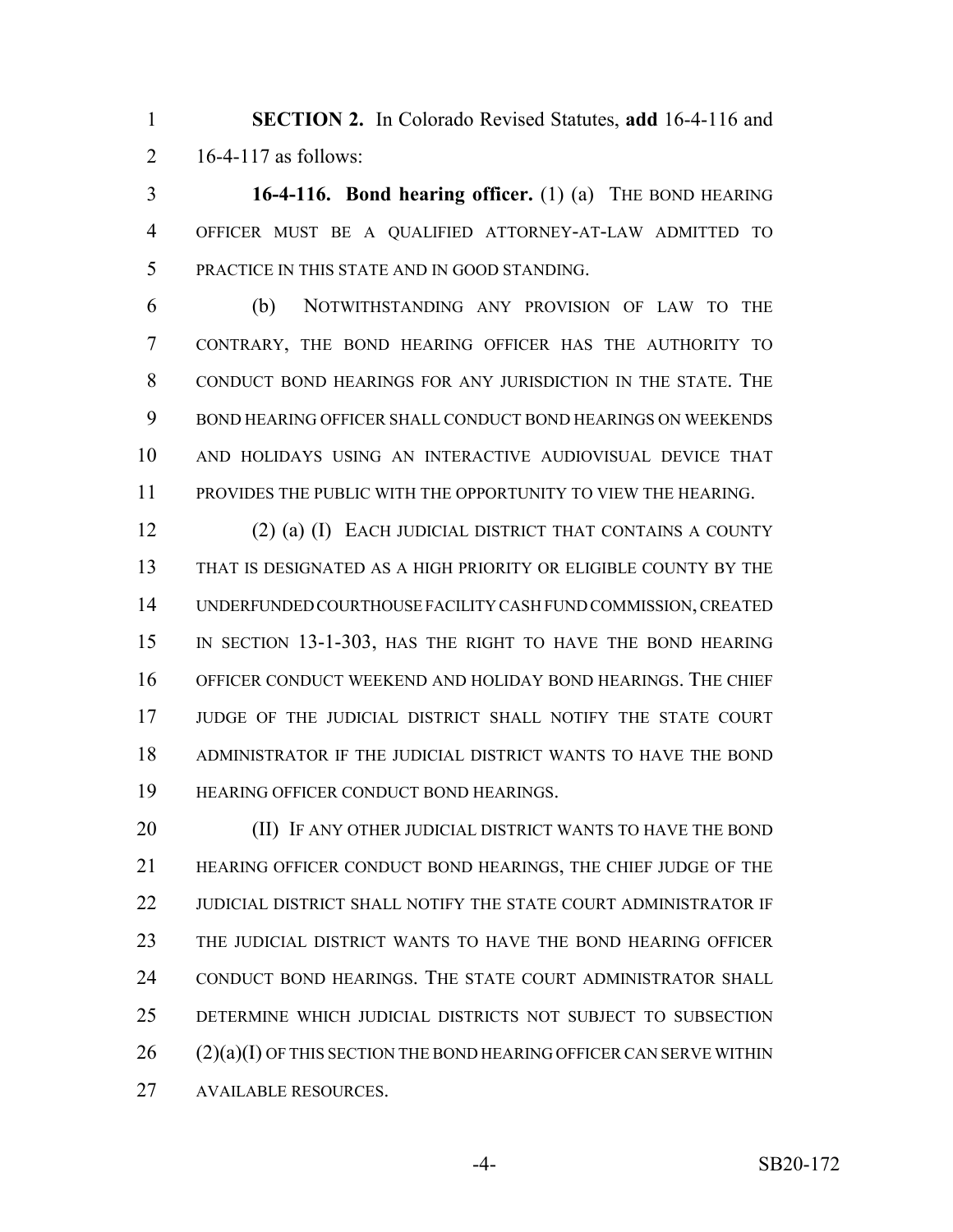(b) THE STATE COURT ADMINISTRATOR SHALL POST A SCHEDULE 2 FOR THE BOND HEARINGS TO BE HELD BY THE BOND HEARING OFFICER ON ITS WEBSITE.

 **16-4-117. County assistance for bond hearings grant program - created - cash fund - rules - repeal.** (1) THERE IS HEREBY CREATED IN THE STATE COURT ADMINISTRATOR'S OFFICE THE COUNTY ASSISTANCE FOR BOND HEARINGS GRANT PROGRAM TO PROVIDE GRANTS TO ASSIST COUNTIES IN COMPLYING WITH SECTION 16-4-102 (2)(a).

 (2) GRANT RECIPIENTS SHALL USE THE MONEY TO PURCHASE AUDIOVISUAL TECHNOLOGY OR DEVICES OR UPGRADE AUDIOVISUAL TECHNOLOGY OR DEVICES TO ALLOW JAILS AND DISTRICT ATTORNEYS' OFFICES TO CONNECT WITH THE COURT FOR REMOTE AUDIOVISUAL HEARINGS AND TO OFFSET OTHER COSTS SPECIFICALLY CONNECTED TO COMPLYING WITH SECTION 16-4-102 (2)(a).

 (3) THE STATE COURT ADMINISTRATOR SHALL ADMINISTER THE GRANT PROGRAM AND, SUBJECT TO AVAILABLE APPROPRIATIONS, SHALL AWARD GRANTS.SUBJECT TO AVAILABLE APPROPRIATIONS, GRANTS SHALL BE PAID OUT OF THE COUNTY ASSISTANCE FOR BOND HEARINGS CASH FUND CREATED IN SUBSECTION (8) OF THIS SECTION.

20 (4) PURSUANT TO ARTICLE 4 OF TITLE 24, THE STATE COURT ADMINISTRATOR SHALL PROMULGATE SUCH RULES AS MAY BE NECESSARY 22 TO IMPLEMENT THE GRANT PROGRAM. AT A MINIMUM, THE RULES MUST SPECIFY THE TIME FRAMES FOR APPLYING FOR GRANTS, THE FORM OF THE GRANT PROGRAM APPLICATION, AND THE TIME FRAMES FOR DISTRIBUTING GRANT MONEY.

 (5) TO RECEIVE A GRANT, A COUNTY MUST SUBMIT AN APPLICATION TO THE STATE COURT ADMINISTRATOR IN ACCORDANCE WITH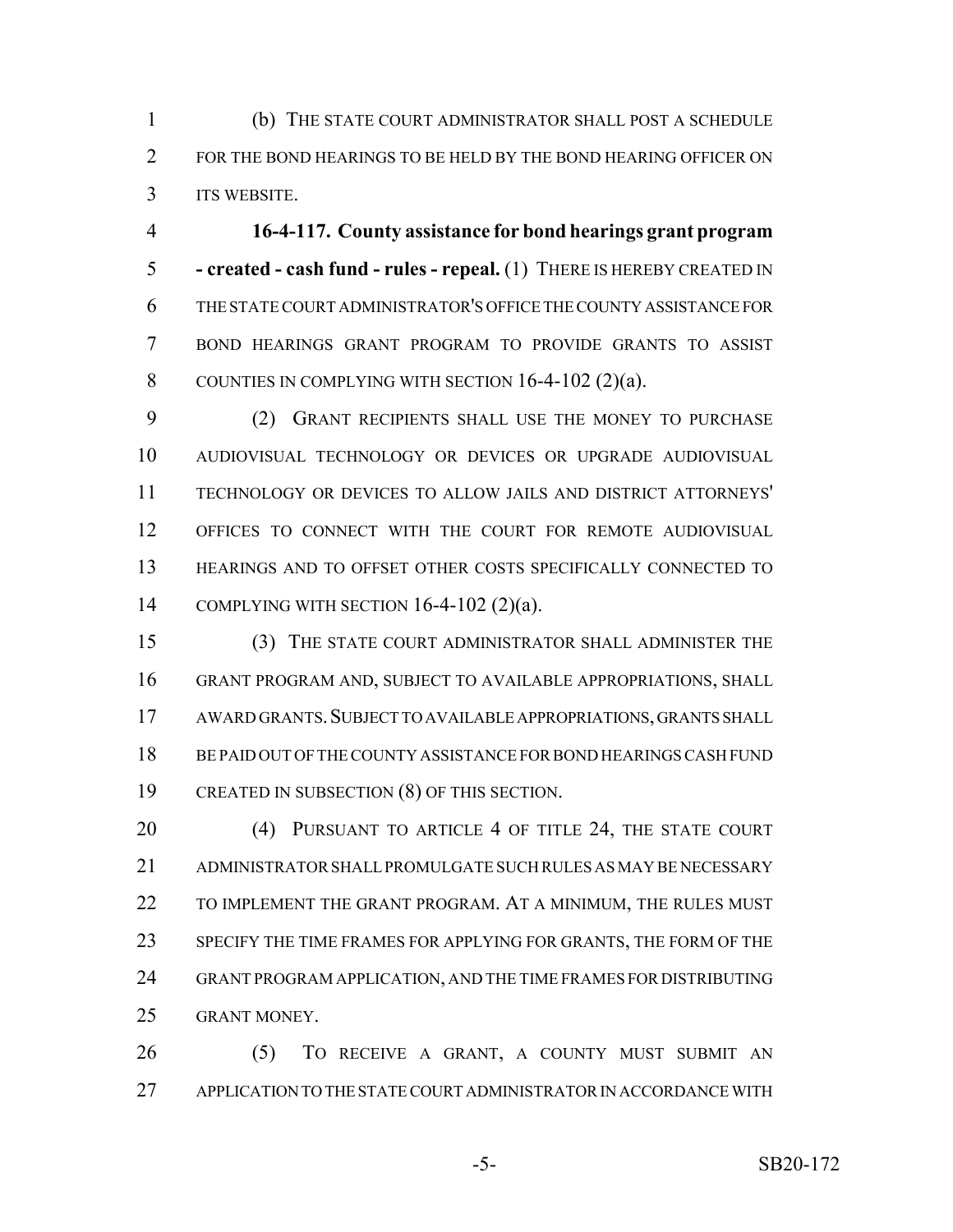RULES PROMULGATED BY THE STATE COURT ADMINISTRATOR.

 (6) THE STATE COURT ADMINISTRATOR SHALL REVIEW THE APPLICATIONS RECEIVED PURSUANT TO THIS SECTION. THE STATE COURT ADMINISTRATOR SHALL PRIORITIZE AWARDING GRANTS TO COUNTIES THAT LACK CURRENT CAPACITY TO CONNECT WITH THE COURT FOR REMOTE AUDIOVISUAL BOND HEARINGS.THE STATE COURT ADMINISTRATOR SHALL PROVIDE GRANTS FOR AUDIOVISUAL TECHNOLOGY OR DEVICES OR UPGRADE AUDIOVISUAL TECHNOLOGY OR DEVICES TO ALLOW JAILS AND DISTRICT ATTORNEYS' OFFICES TO CONNECT WITH THE COURT FOR REMOTE AUDIOVISUAL HEARINGS. ANY REMAINING GRANT MONEY MAY BE DISTRIBUTED BY THE STATE COURT ADMINISTRATOR TO OFFSET COSTS TO 12 COUNTIES FOR COMPLYING WITH SECTION 16-4-102 (2)(a).

 (7) SUBJECT TO AVAILABLE APPROPRIATIONS, ON OR BEFORE OCTOBER 1 EACH YEAR OF THE GRANT PROGRAM, THE STATE COURT ADMINISTRATOR SHALL AWARD GRANTS.

 (8) (a) THE COUNTY ASSISTANCE FOR BOND HEARINGS CASH FUND, 17 REFERRED TO IN THIS SUBSECTION (8) AS THE "FUND", IS HEREBY CREATED IN THE STATE TREASURY. THE FUND CONSISTS OF MONEY THAT THE GENERAL ASSEMBLY MAY APPROPRIATE OR TRANSFER TO THE FUND.

20 (b) THE STATE TREASURER SHALL CREDIT ALL INTEREST AND INCOME DERIVED FROM THE DEPOSIT AND INVESTMENT OF MONEY IN THE 22 FUND TO THE FUND.

**(c) ANY UNEXPENDED AND UNENCUMBERED MONEY REMAINING** 24 IN THE FUND AT THE END OF A FISCAL YEAR MUST REMAIN IN THE FUND.

 (d) SUBJECT TO ANNUAL APPROPRIATION BY THE GENERAL ASSEMBLY, THE STATE COURT ADMINISTRATOR MAY EXPEND MONEY FROM 27 THE FUND TO AWARD GRANTS PURSUANT TO THIS SECTION.